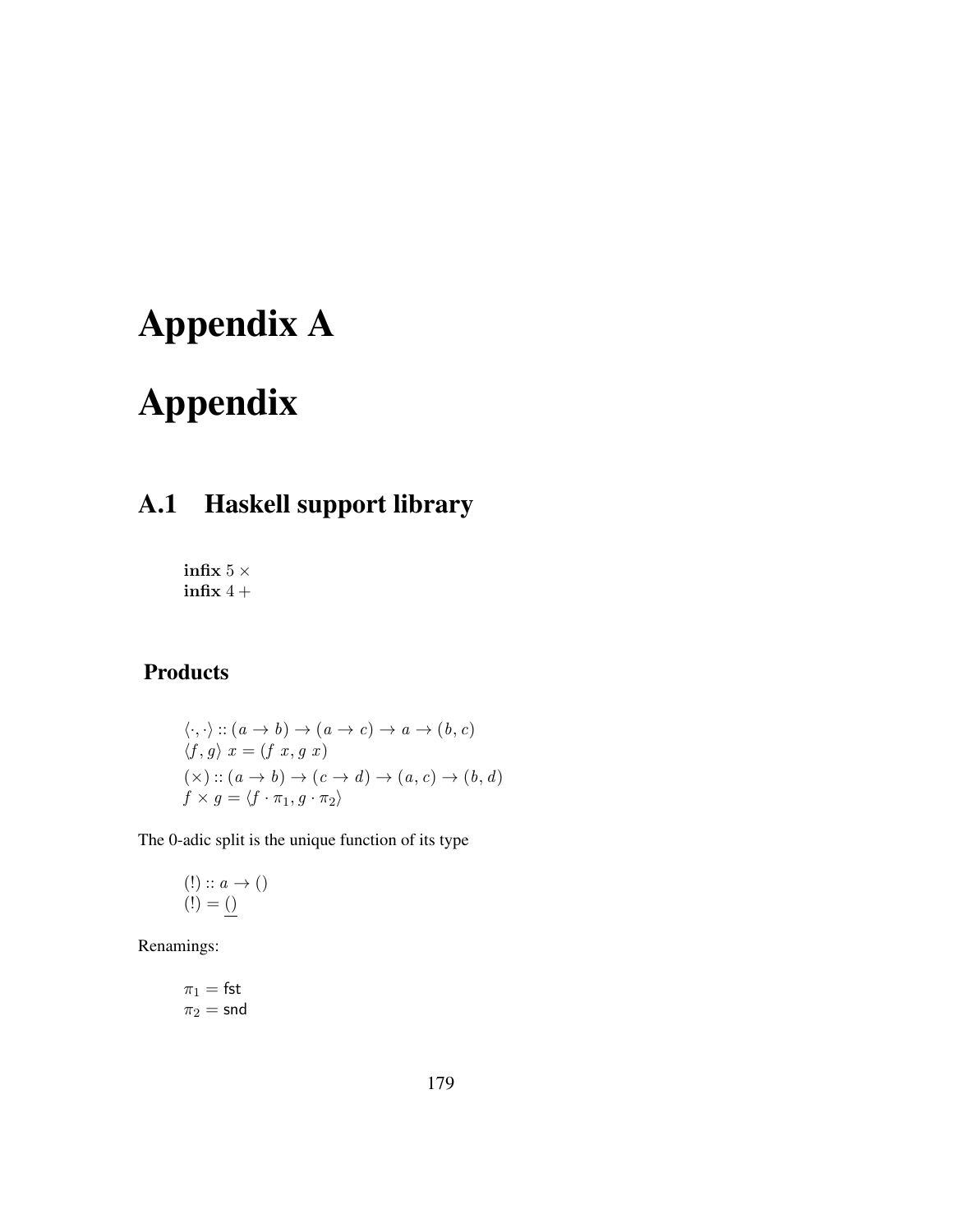### Coproduct

Renamings:

$$
\begin{aligned}\ni_1 &= i_1\\ i_2 &= i_2\end{aligned}
$$

Either is predefined:

$$
\begin{array}{c} (+) :: (a \rightarrow b) \rightarrow (c \rightarrow d) \rightarrow a + c \rightarrow b + d \\ f + g = [i_1 \cdot f, i_2 \cdot g] \end{array}
$$

McCarthy's conditional:

 $p \rightarrow f, q = [f, q] \cdot p?$ 

## Exponentiation

Curry is predefined.

$$
ap :: (a \to b, a) \to b
$$

$$
ap = \widehat{(*)}
$$

Functor:

$$
\therefore : (b \to c) \to (a \to b) \to a \to c
$$
  

$$
f = \overline{f \cdot ap}
$$

Pair to predicate isomorphism (2.99):

 $p2p :: (b, b) \rightarrow \mathbb{B} \rightarrow b$  $p2p$  p  $b =$  if b then (snd p) else (fst p)

The exponentiation functor is  $(a \rightarrow)$  predefined:

instance  $\text{Function } ((\rightarrow) \text{ s})$  where fmap  $f \, g = f \cdot g$ 

### **Others**

 $\cdot$ :  $a \rightarrow b \rightarrow a$  such that  $\underline{a} x = a$  is predefined. Guards:

 $\cdot$ ? ::  $(a \rightarrow \mathbb{B}) \rightarrow a \rightarrow a + a$  $p? x = if p x then i<sub>1</sub> x else i<sub>2</sub> x$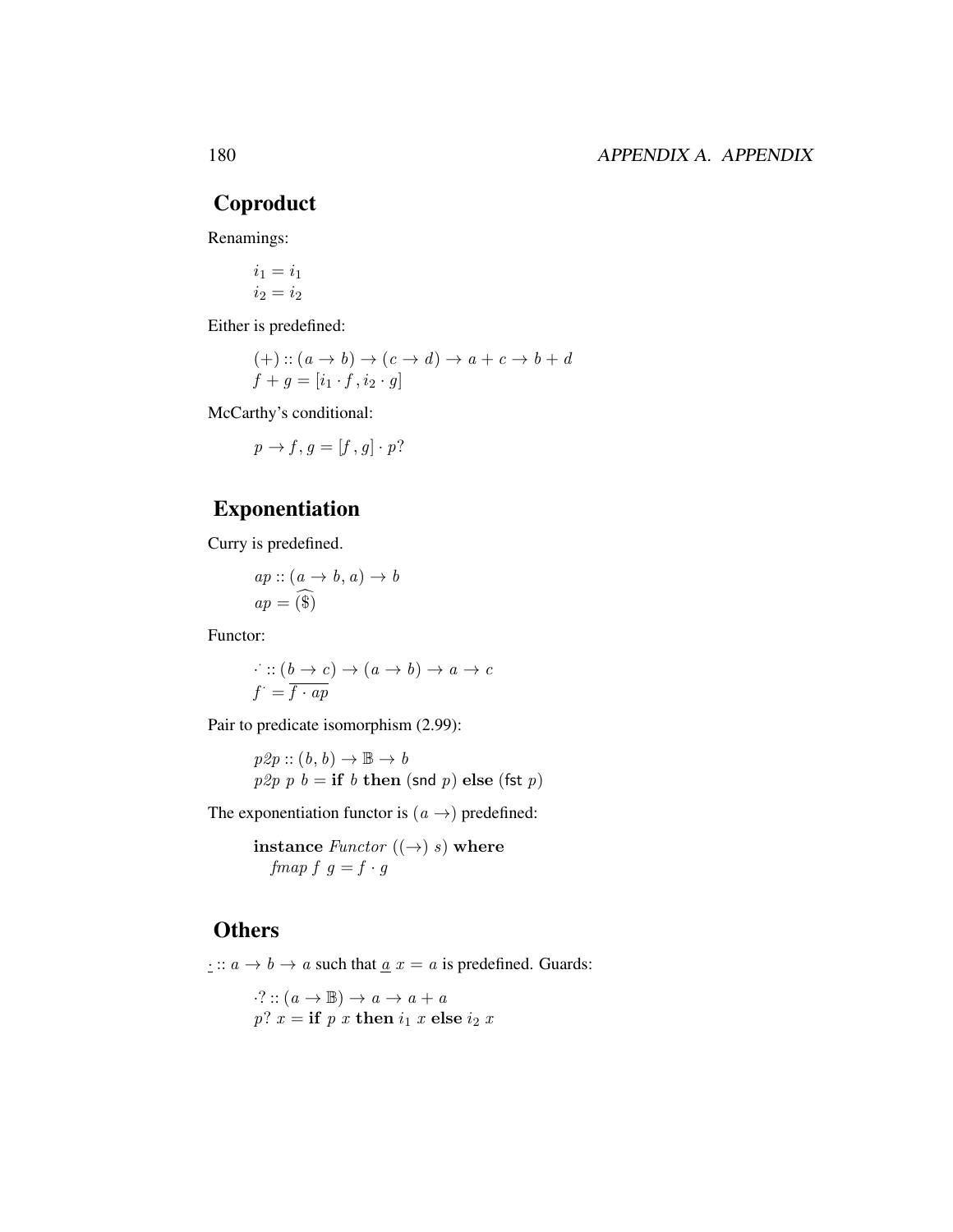#### Natural isomorphisms

```
swap :: (a, b) \rightarrow (b, a)swap = \langle \pi_2, \pi_1 \rangleassocr :: ((a, b), c) \rightarrow (a, (b, c))assocr = \langle \pi_1 \cdot \pi_1, snd \times id \rangleassocl :: (a, (b, c)) \rightarrow ((a, b), c)assocl = \langle id \times \pi_1, \pi_2 \cdot \pi_2 \rangleundistr :: (a, b) + (a, c) \rightarrow (a, b + c)undistr = (id \times i_1, id \times i_2]undistl :: (b, c) + (a, c) \rightarrow (b + a, c)undistl = [i_1 \times id, i_2 \times id]coswap :: a + b \rightarrow b + acoswap = [i_2, i_1]coassocr :: (a + b) + c \rightarrow a + (b + c)coassocr = (id + i_1, i_2 \cdot i_2]coassocl :: b + (a + c) \rightarrow (b + a) + ccoassocl = [i_1 \cdot i_1, i_2 + id]distl :: (c + a, b) \to (c, b) + (a, b)distl = \widehat{|\tilde{i}_1},\overline{\tilde{i}_2}|distr :: (b, c + a) \rightarrow (b, c) + (b, a)distr = (swap + swap) \cdot distl \cdot swapflat: (a, (b, c)) \rightarrow (a, b, c)flat (a, (b, c)) = (a, b, c)flat!:: ((a, b), c) \rightarrow (a, b, c)flatl ((b, c), d) = (b, c, d)br = \langle id, ! \ranglebl =swap \cdot br
```
#### Class bifunctor

```
class BiFunctor f where
bmap :: (a \rightarrow b) \rightarrow (c \rightarrow d) \rightarrow (f \ a \ c \rightarrow f \ b \ d)instance BiFunction + \cdot where
bmap f \, g = f + g
```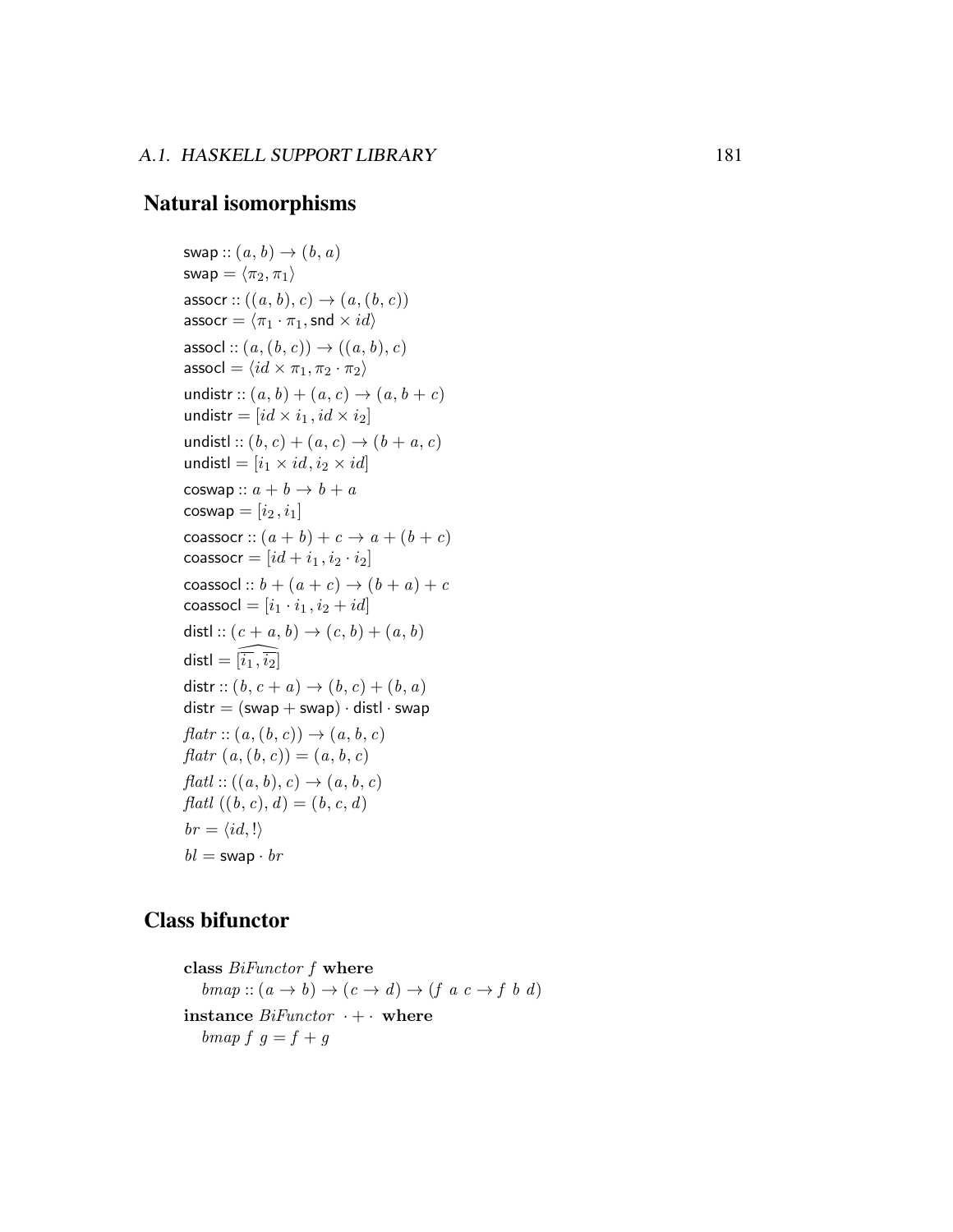instance  $BiFunction$  (,) where bmap  $f \, g = f \times g$ 

#### Monads

Kleisli monadic composition:

infix 4 •

$$
(\bullet) :: Monad \ a \Rightarrow (b \rightarrow a \ c) \rightarrow (d \rightarrow a \ b) \rightarrow d \rightarrow a \ c
$$
  
( $f \bullet g$ )  $a = (g \ a) \gg f$ 

Multiplication, also known as join:

 $mult::(Monad\ m)\Rightarrow m\ (m\ b)\rightarrow m\ b$  $mult = (\gg id)$ 

Monadic binding:

 $ap':: (Monad \, m) \Rightarrow (a \rightarrow m \, b, m \, a) \rightarrow m \, b$  $ap' = \widehat{flip}(\geqslant)$ 

List monad:

 $singl :: a \rightarrow [a]$  $singl =$  return

Strong monads:

class (Functor f, Monad f)  $\Rightarrow$  Strong f where rstr ::  $(f \ a, b) \rightarrow f \ (a, b)$ rstr  $(x, b) =$ **do**  $a \leftarrow x$ ; return  $(a, b)$  $lstr :: (b, f, a) \rightarrow f (b, a)$ *lstr*  $(b, x) =$ **do**  $a \leftarrow x$ ; return  $(b, a)$ 

### instance Strong IO

instance Strong [] instance Strong Maybe

Double strength:

 $dstr :: Strong \, m \Rightarrow (m \, a, m \, b) \rightarrow m \, (a, b)$  $dstr = rstr \bullet lstr$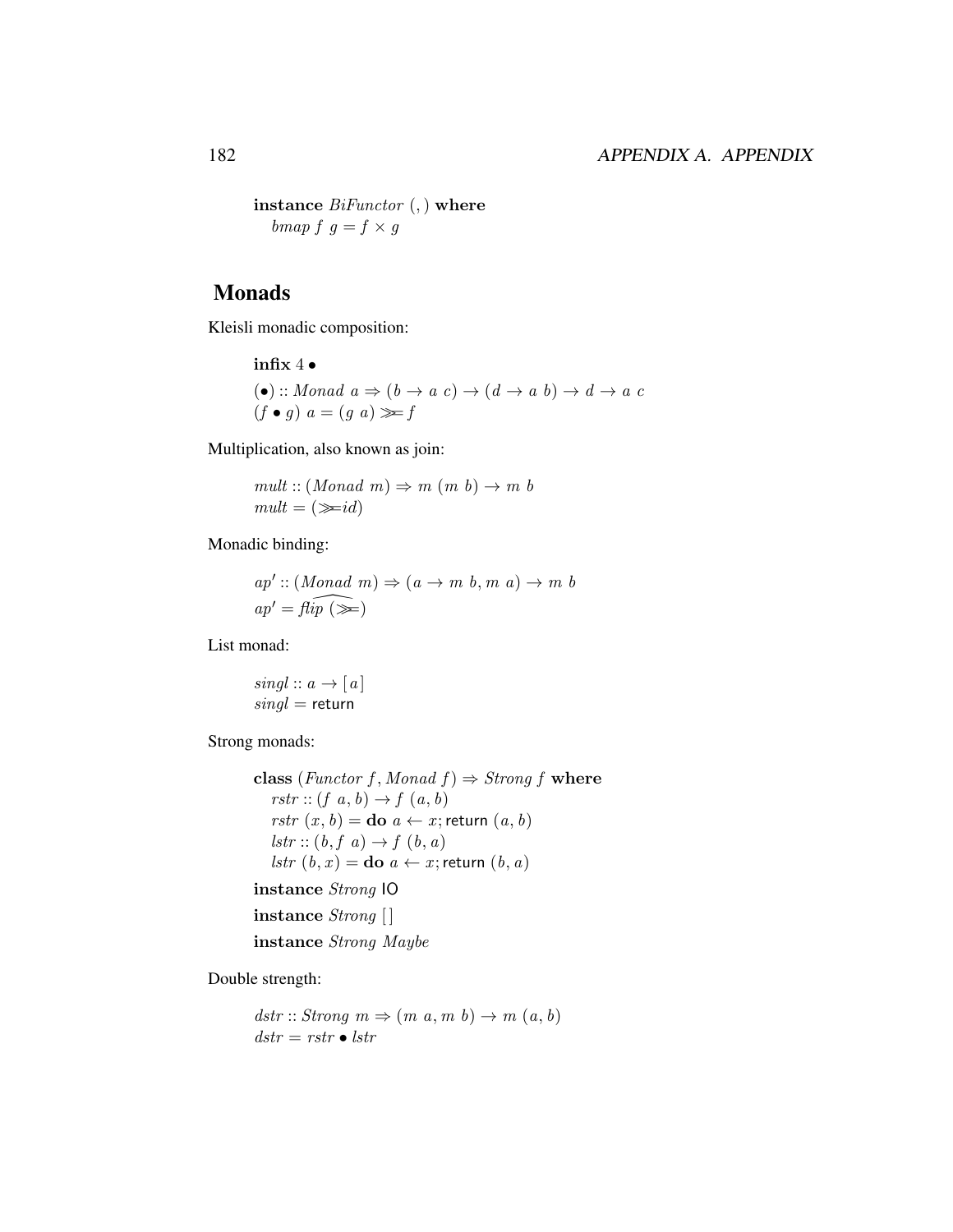Exercise 4.8.13 in Jacobs' "Introduction to Coalgebra" [20]:

splitm :: Strong  $F \Rightarrow F(a \rightarrow b) \rightarrow a \rightarrow F b$  $splitm = \overline{fmap\ ap\cdot rstr}$ 

Monad transformers:

class (Monad m, Monad  $(t m)$ )  $\Rightarrow$  MT  $t m$  where -- monad transformer class lift ::  $m\ a \rightarrow t\ m\ a$ 

Nested lifting:

 $d$ *lift* ::  $(MT \ t \ (t1 \ m), MT \ t1 \ m) \Rightarrow m \ a \rightarrow t \ (t1 \ m) \ a$  $d$ *lift* = *lift* · *lift* 

#### Basic functions, abbreviations

zero  $=$   $\underline{0}$  $one = 1$  $\mathsf{nil} = []$  $cons = \hat{B}$ add  $=$   $\widehat{+}$  $mul = \hat{*}$  $\text{conc} = \widehat{++}$  $in Maybe :: () + a \rightarrow Maybe a$  $in Maybe = [Nothing, Just]$ 

#### More advanced

class (Functor  $f$ )  $\Rightarrow$  Unzipable f where  $unzp :: f(a, b) \rightarrow (f a, f b)$  $unzp = \langle \text{fmap } \pi_1, \text{fmap } \pi_2 \rangle$ class Functor  $g \Rightarrow DistL$  g where  $\lambda$  :: Monad  $m \Rightarrow g \ (m \ a) \rightarrow m \ (g \ a)$ instance  $DistL$  | where  $\lambda$  = sequence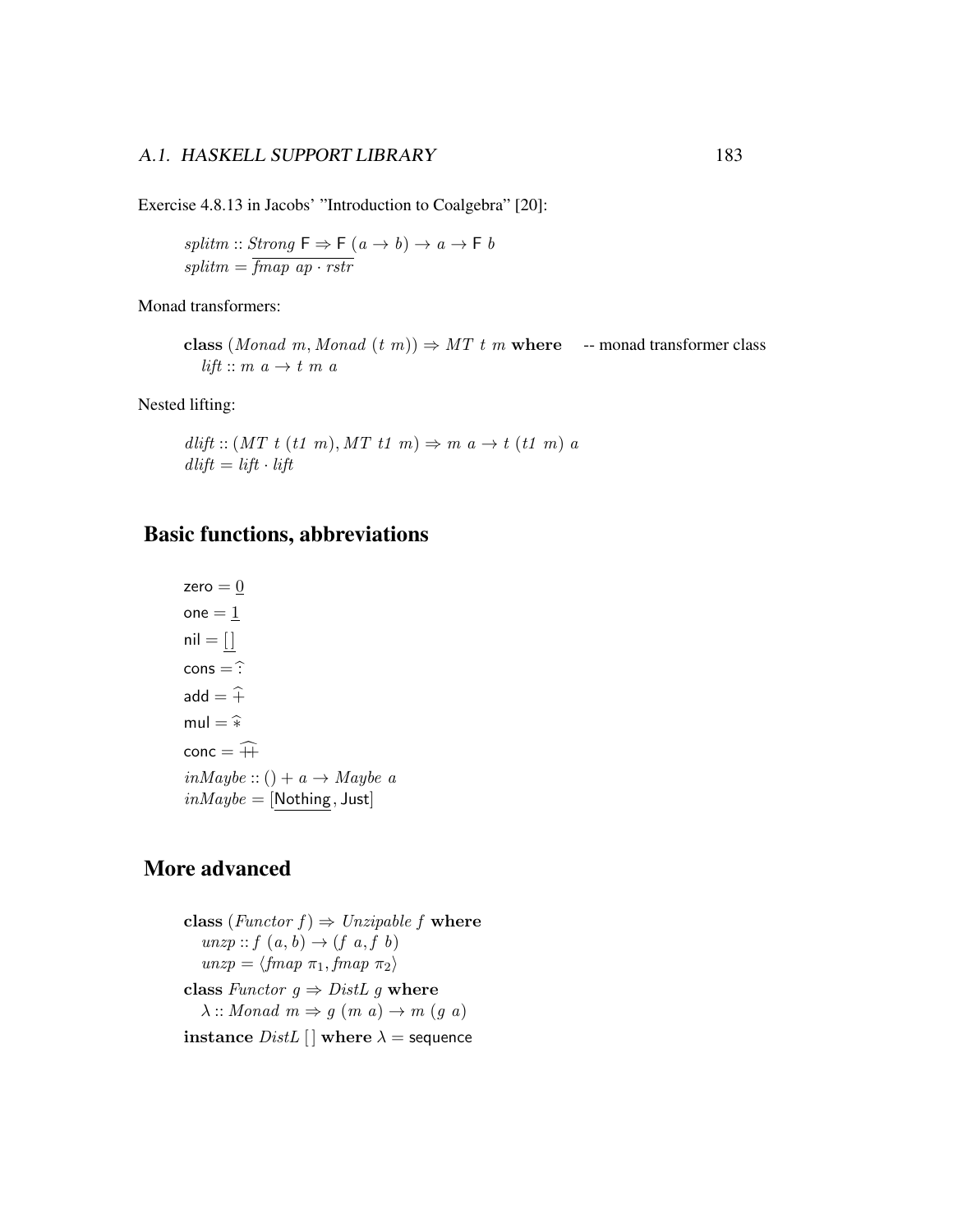instance DistL Maybe where  $\lambda$  Nothing = return Nothing  $\lambda$  (Just  $a) = mp$  Just  $a$  where  $mp f = ($ return  $\cdot f) \bullet id$ 

Convert Monad into Applicative:

```
aap :: Monad m \Rightarrow m(a \rightarrow b) \rightarrow m a \rightarrow m baap mf mx =do {f \leftarrow mf; x \leftarrow mx; return (f(x)}
```
# A.2 Alloy support library

not given in the current version of this textbook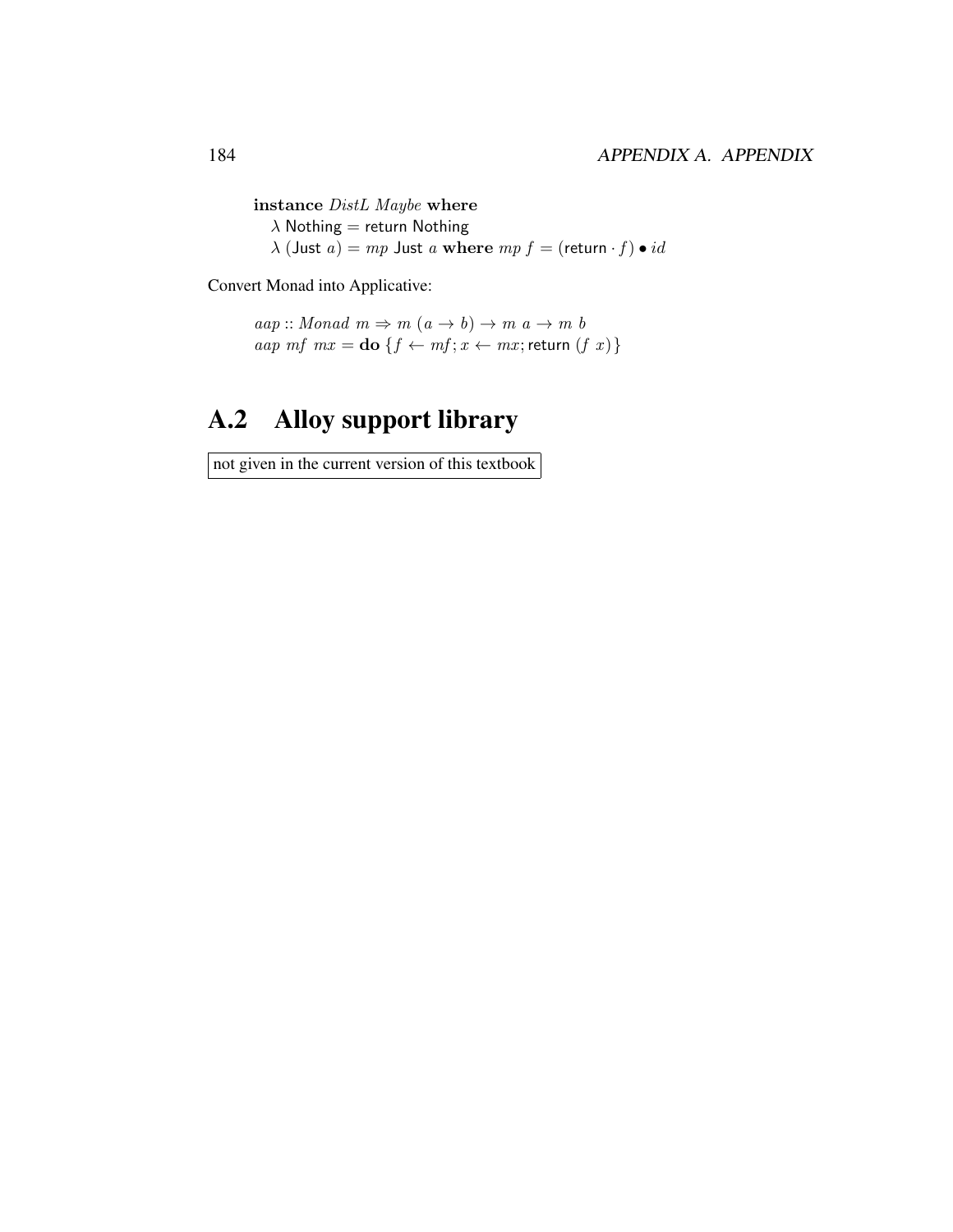# Bibliography

- [1] C. Aarts, R.C. Backhouse, P. Hoogendijk, E.Voermans, and J. van der Woude. A relational theory of datatypes, December 1992. Available from www.cs.nott.ac.uk/˜rcb.
- [2] R.C. Backhouse. *Mathematics of Program Construction*. Univ. of Nottingham, 2004. Draft of book in preparation. 608 pages.
- [3] J. Backus. Can programming be liberated from the von Neumann style? a functional style and its algebra of programs. *CACM*, 21(8):613–639, August 1978.
- [4] L.S. Barbosa. *Components as Coalgebras*. University of Minho, December 2001. Ph. D. thesis.
- [5] R. Bird. Introduction to Functional Programming. Series in Computer Science. Prentice-Hall International, 2nd edition, 1998. C.A.R. Hoare, series editor.
- [6] R. Bird and O. de Moor. *Algebra of Programming*. Series in Computer Science. Prentice-Hall, 1997.
- [7] R.M. Burstall and J. Darlington. A transformation system for developing recursive programs. *JACM*, 24(1):44–67, January 1977.
- [8] M. Erwig and S. Kollmannsberger. Functional pearls: Probabilistic functional programming in Haskell. *J. Funct. Program.*, 16:21–34, January 2006.
- [9] R.W. Floyd. Assigning meanings to programs. In J.T. Schwartz, editor, *Mathematical Aspects of Computer Science*, volume 19, pages 19–32. American Mathematical Society, 1967. Proc. Symposia in Applied Mathematics.
- [10] M.M. Fokkinga. *Law and Order in Algorithmics*. PhD thesis, University of Twente, Dept INF, Enschede, The Netherlands, 1992.
- [11] J. Gibbons. Kernels, in a nut shell. *JLAMP*, 85(5, Part 2):921–930, 2016.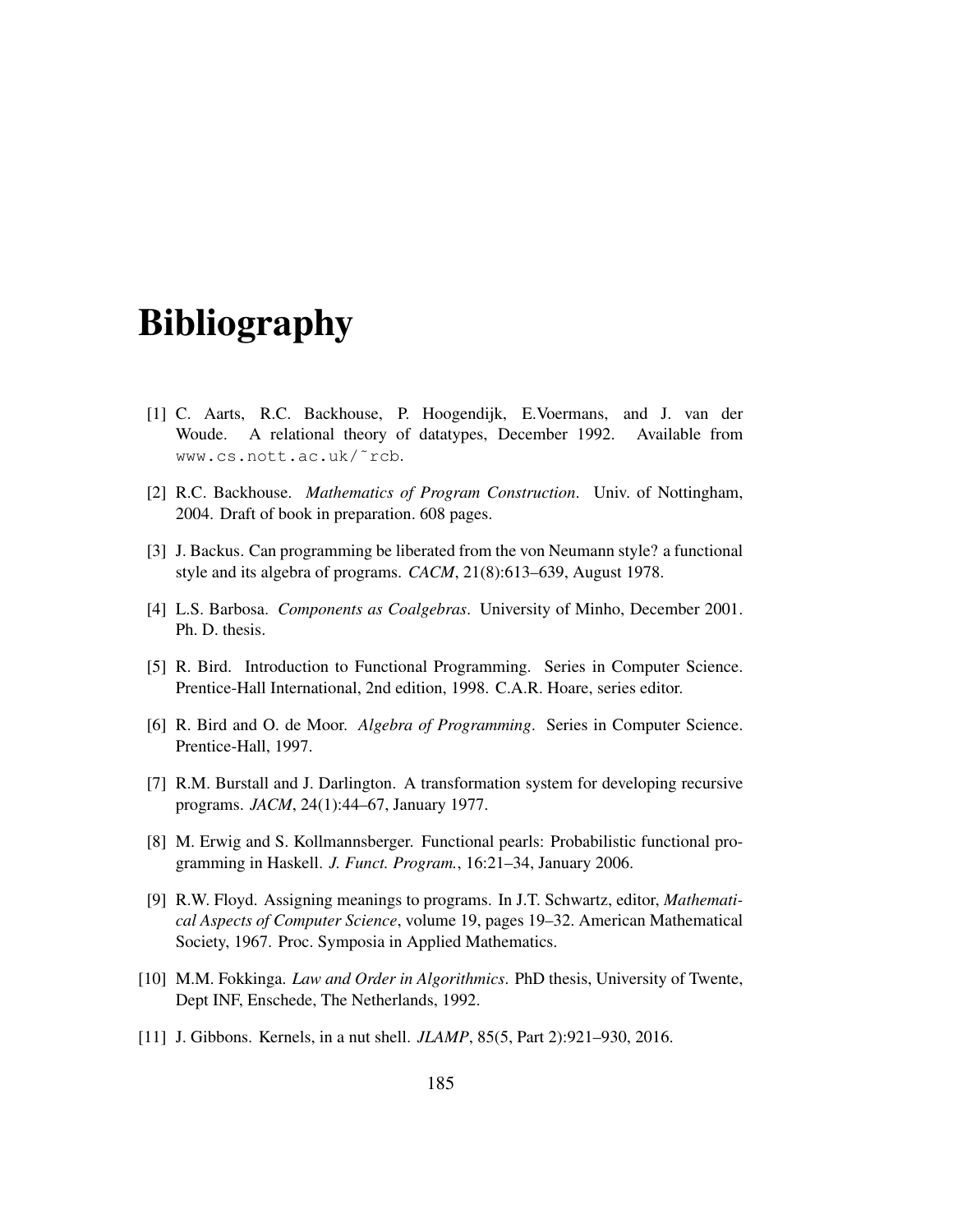- [12] J. Gibbons and R. Hinze. Just do it: simple monadic equational reasoning. In *Proceedings of the 16th ACM SIGPLAN international conference on Functional programming*, ICFP'11, pages 2–14, New York, NY, USA, 2011. ACM.
- [13] Jeremy Gibbons, Graham Hutton, and Thorsten Altenkirch. When is a function a fold or an unfold?, 2001. WGP, July 2001 (slides).
- [14] A.S. Green, P.L. Lumsdaine, N.J. Ross, P. Selinger, and B. Valiron. An introduction to quantum programming in Quipper. *CoRR*, cs.PL(arXiv:1304.5485v1), 2013.
- [15] Ralf Hinze. Adjoint folds and unfolds an extended study. *Science of Computer Programming*, 78(11):2108–2159, 2013.
- [16] Ralf Hinze. Adjoint folds and unfolds an extended study. *Science of Computer Programming*, 78(11):2108–2159, 2013.
- [17] Ralf Hinze, Nicolas Wu, and Jeremy Gibbons. Conjugate hylomorphisms or: The mother of all structured recursion schemes. In *Proceedings of the 42Nd Annual ACM SIGPLAN-SIGACT Symposium on Principles of Programming Languages*, POPL '15, pages 527–538, New York, NY, USA, 2015. ACM.
- [18] P. Hudak. The Haskell School of Expression Learning Functional Programming Through Multimedia. Cambridge University Press, 1st edition, 2000. ISBN 0-521- 64408-9.
- [19] Graham Hutton and Erik Meijer. Monadic parsing in Haskell. *Journal of Functional Programming*, 8(4), 1993.
- [20] B. Jacobs. *Introduction to Coalgebra. Towards Mathematics of States and Observations*. Cambridge University Press, 2016.
- [21] P. Jansson and J. Jeuring. Polylib a library of polytypic functions. In *Workshop on Generic Programming (*WGP'98*), Marstrand, Sweden*, 1998.
- [22] J. Jeuring and P. Jansson. Polytypic programming. In *Advanced Functional Programming*, number 1129 in LNCS, pages 68–114. Springer-Verlag, 1996.
- [23] S.L. Peyton Jones. *Haskell 98 Language and Libraries*. Cambridge University Press, Cambridge, UK, 2003. Also published as a Special Issue of the Journal of Functional Programming, 13(1) Jan. 2003.
- [24] R. Lämmel and J. Visser. A Strafunski Application Letter. In V. Dahl and P.L. Wadler, editors, *Proc. of Practical Aspects of Declarative Programming (PADL'03)*, volume 2562 of *LNCS*, pages 357–375. Springer-Verlag, January 2003.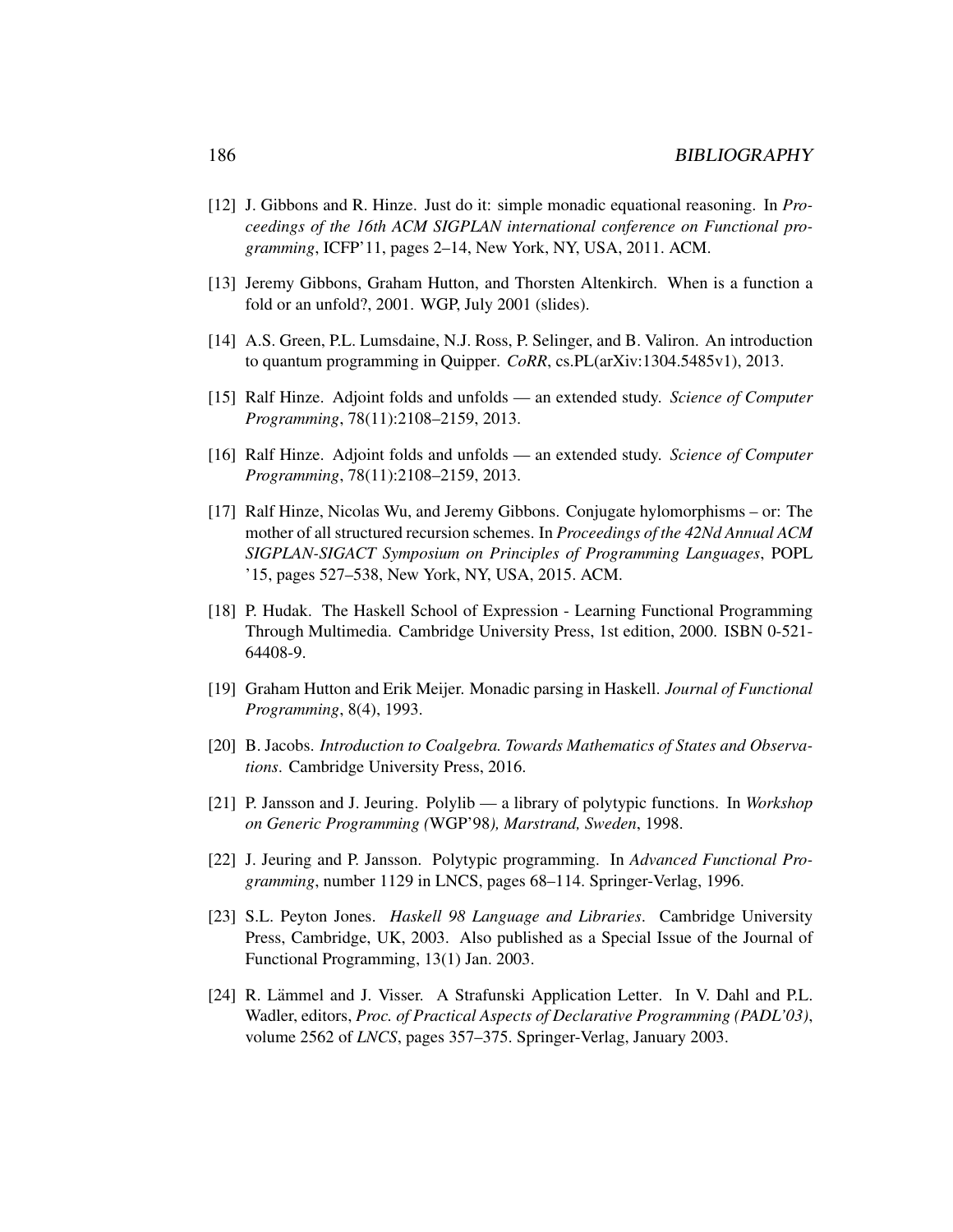- [25] S. MacLane. *Categories for the Working Mathematician*. Springer-Verlag, 1971.
- [26] G. Malcolm. Data structures and program transformation. *Science of Computer Programming*, 14:255–279, 1990.
- [27] E.G. Manes and M.A. Arbib. *Algebraic Approaches to Program Semantics*. Texts and Monographs in Computer Science. Springer-Verlag, 1986. D. Gries, series editor.
- [28] J. McCarthy. Towards a mathematical science of computation. In C.M. Popplewell, editor, *Proc. of* IFIP *62*, pages 21–28, Amsterdam-London, 1963. North-Holland Pub. Company.
- [29] E. Meijer and G. Hutton. Bananas in space: Extending fold and unfold to exponential types. In S. Peyton Jones, editor, *Proceedings of Functional Programming Languages and Computer Architecture (FPCA95)*, 1995.
- [30] Eugenio Moggi. Computational lambda-calculus and monads. In *Proceedings 4th Annual IEEE Symp. on Logic in Computer Science, LICS'89, Pacific Grove, CA, USA, 5–8 June 1989*, pages 14–23. IEEE Computer Society Press, Washington, DC, 1989.
- [31] S-C. Mu, Z. Hu, and M. Takeichi. An injective language for reversible computation. In *MPC 2004*, pages 289–313, 2004.
- [32] S.C. Mu and R. Bird. Quantum functional programming, 2001. 2nd Asian Workshop on Programming Languages and Systems, KAIST, Dajeaon, Korea, December 17- 18, 2001.
- [33] D. Murta and J.N. Oliveira. A study of risk-aware program transformation. *SCP*, 110:51–77, 2015.
- [34] P. Naur and B. Randell, editors. *Software Engineering: Report on a conference sponsored by the NATO SCIENCE COMMITTEE, Garmisch, Germany, 7th to 11th October 1968*. Scientific Affairs Division, NATO, 1969.
- [35] A. Oettinger. The hardware-software complementarity. *Commun. ACM*, 10:604– 606, October 1967.
- [36] J.N. Oliveira. Towards a linear algebra of programming. *FAoC*, 24(4-6):433–458, 2012.
- [37] J.N. Oliveira. Lecture notes on relational methods in software design, 2015. Available from ResearchGate: https://www.researchgate.net/profile/Jose\_Oliveira34.